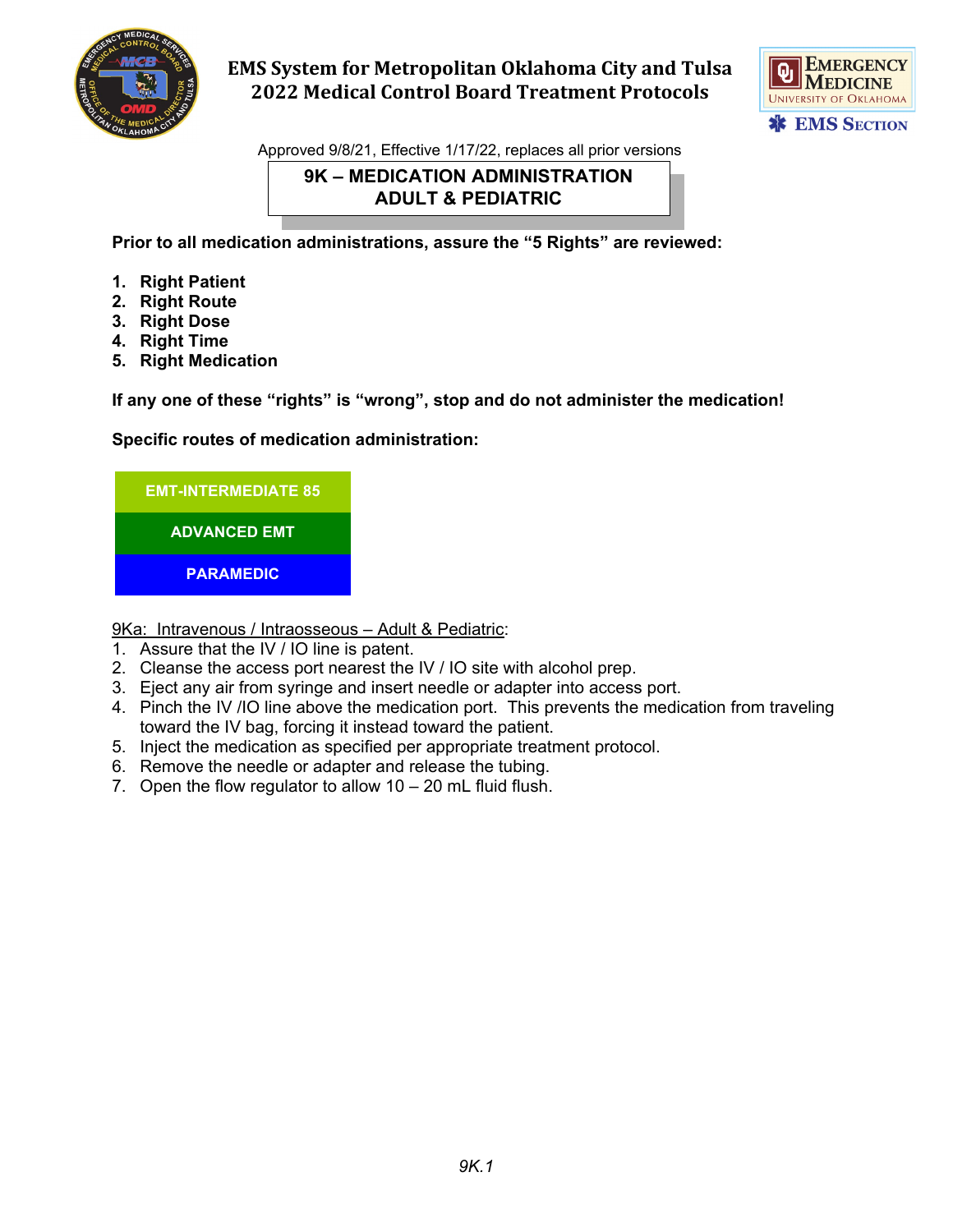

# **EMS System for Metropolitan Oklahoma City and Tulsa 2022 Medical Control Board Treatment Protocols**



Approved 9/8/21, Effective 1/17/22, replaces all prior versions

## **PROTOCOL 9K: Medication Administration – Adult & Pediatric, cont.**



9Kb: Intramuscular/Subcutaneous Injection – Adult & Pediatric:

- 1. Use a 1 inch to 1.5 inch long 21 to 25 gauge needle on a syringe.
- 2. Select injection site (if IM, deltoid, lateral thigh, or upper/outer quadrant of gluteus; if SubQ, arm or lateral thigh).
- 3. Cleanse the injection site with alcohol prep.
- 4. Eject any air from syringe.
- 5. If IM, stretch skin over injection site and insert needle 90 degrees to skin surface, through skin into muscle, aspirate and if no blood return, inject medication.
- 6. If SubQ, pinch skin in a fold over injection site and insert needle 45 degrees to skin surface, through skin into subcutaneous fatty tissue, aspirate and if no blood return, inject medication.
- 7. Remove needle and put bandage over the injection site.



9Kc: Intranasal - Adult & Pediatric, technique:

- 1. Use a medication nasal atomization device on a syringe.
- 2. Eject any air from syringe.
- 3. Place the atomizer tip approximately 1.5 cm within the nostril.
- 4. Briskly compress the syringe plunger to spray atomized solution into the nasal cavity/onto the nasal mucosa (gently pushing the plunger will not result in atomization).